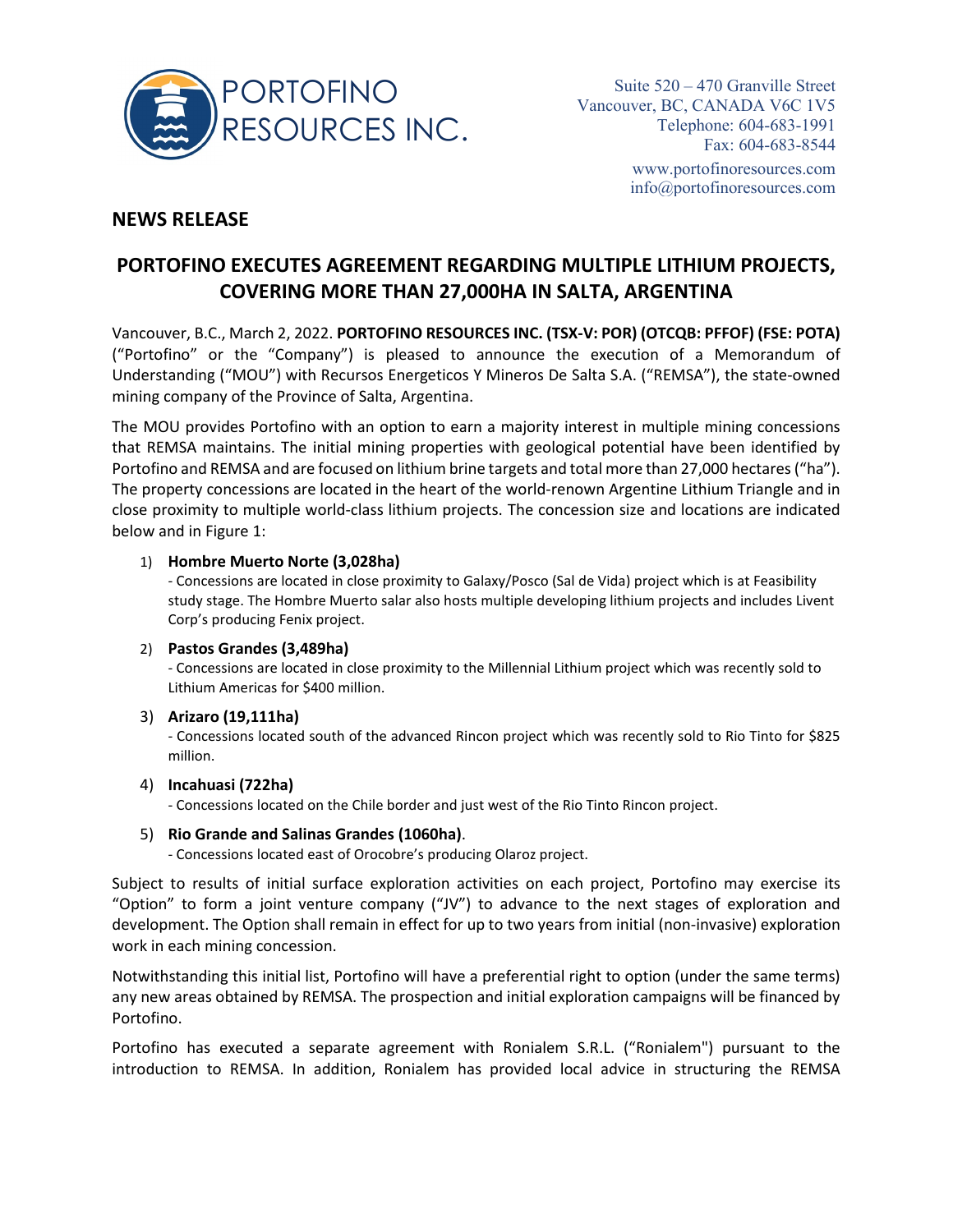agreement and will support ongoing efforts in Salta. In exchange, Ronialem would hold a 15% interest in any JV formed with REMSA.

Upon giving notice of intent to exercise its Option, certain of the projects may be subject to public tender. The Option, however, provides Portofino with a right of first refusal to match any competing offer. Portofino and Ronialem ("the Partners") have agreed to reserve up to 15% of the JV for REMSA in any successful bid. Portofino would thus hold a minimum **70% interest** in any resulting JV.

If the Partners are unsuccessful in a public tender process, the MOU includes a provision whereby the Partners are entitled to receive payment of the greater of 4 times exploration and evaluation expenditures on the concessions or 50% of gross proceeds from the winning bidder.



*Figure 1. Portofino-REMSA Concessions*

**Mr. Alberto Castillo, CEO of REMSA commented**: *"We deeply appreciate the confidence that Portofino has shown in REMSA, and the government of the Province of Salta. This is another example of the positive investment conditions created through the leadership of Governor Gustavo Saenz and implemented in Salta in recent years. Salta has established consistent and transparent policies toward responsible mineral exploration and development, while offering clear protection for the environment and our people."*

**David Tafel, CEO of Portofino, additionally commented**: *"This unique agreement provides Portofino with multi-lithium project diversification and exposure to world class lithium brine salars within the Province of Salta. We are very pleased and honoured that REMSA has shown such confidence in working together with our Argentine geological team in advancing these projects and look forward to the immediate commencement of exploration activities in Salta."*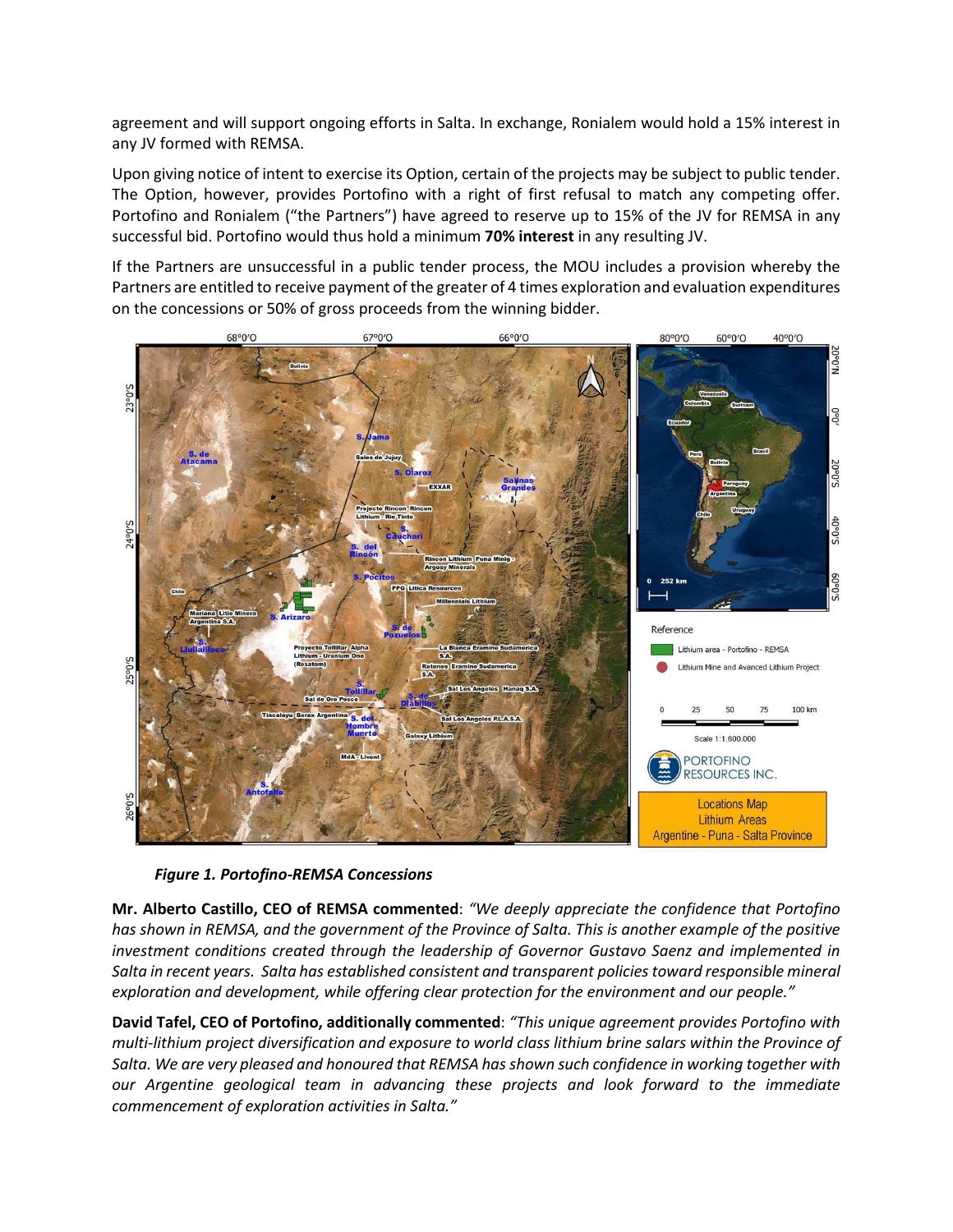#### **About REMSA**

REMSA is a corporation formed in 1985, that oversees the administration of the energy and mineral resources of the Province of Salta. It contributes to the productive and social development of the province by managing and promoting the exploration and development of projects within the mining and energy sectors.



*Portofino, Ronialem and REMSA executing Mineral Concession Option Agreement*

#### **Qualified Person**

The technical content of this news release has been reviewed and approved by Mike Kilbourne, P.Geo., who is a Qualified Person as defined by National Instrument 43-101, Standards of Disclosure for Mineral Projects. The QP has not completed sufficient work to verify the historic information on the properties in the province of Salta, Argentina, particularly regarding historical exploration, neighbouring companies, and government geological work.